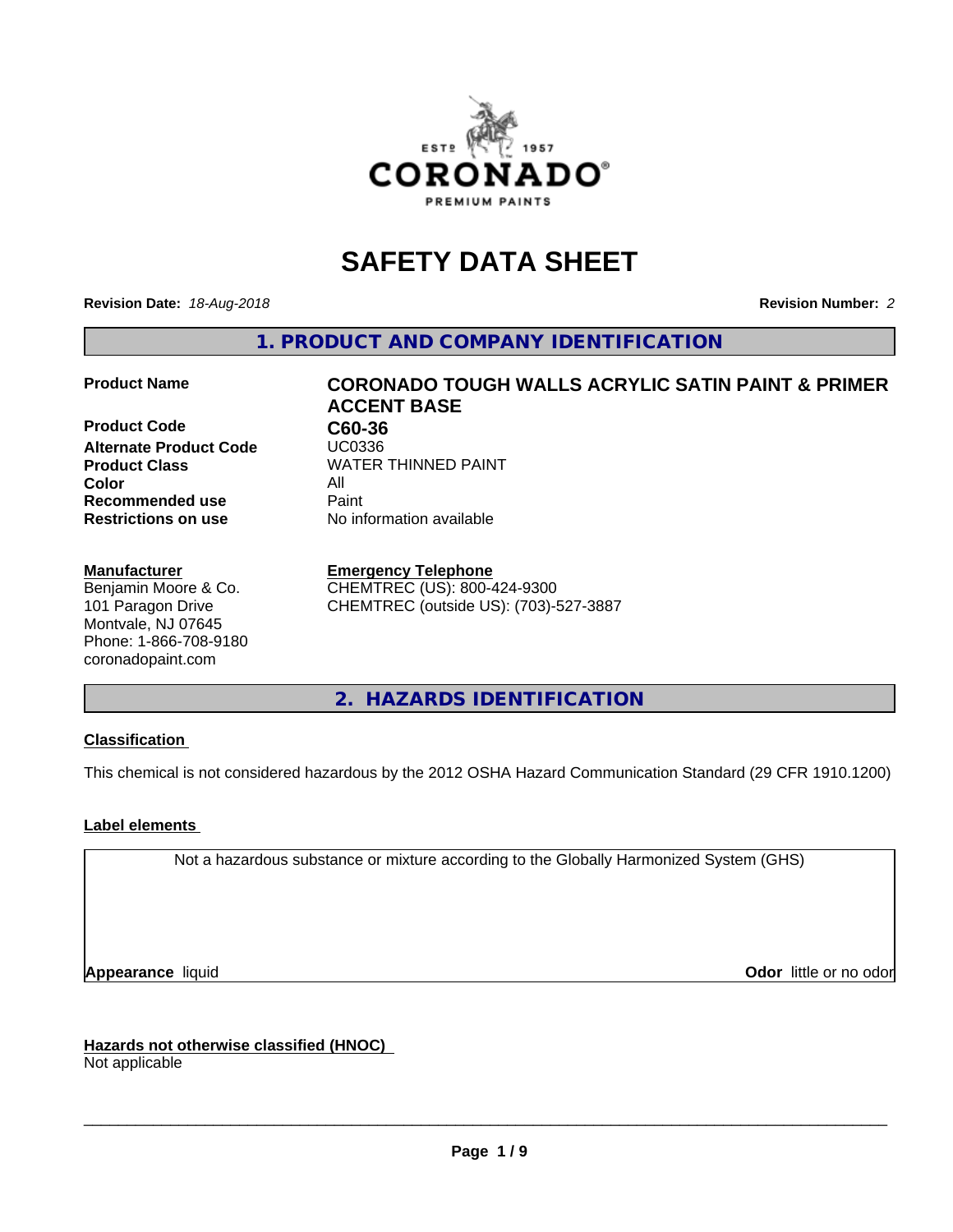#### **Other information**

No information available

# **3. COMPOSITION INFORMATION ON COMPONENTS**

| <b>Chemical name</b>            | CAS No.    | Weight-% |
|---------------------------------|------------|----------|
| Kaolin                          | 1332-58-7  |          |
| Limestone                       | 1317-65-3  |          |
| Titanium dioxide                | 13463-67-7 | 0.5      |
| 2-Amino-2-methly-1-propanol     | 124-68-5   | 0.5      |
| Ammonia                         | 7664-41-7  | 0.5      |
| Sodium C14-C16 olefin sulfonate | 68439-57-6 | 0.5      |

|                                                  | 4. FIRST AID MEASURES                                                                                    |
|--------------------------------------------------|----------------------------------------------------------------------------------------------------------|
| <b>General Advice</b>                            | No hazards which require special first aid measures.                                                     |
| <b>Eye Contact</b>                               | Rinse thoroughly with plenty of water for at least 15 minutes and consult a<br>physician.                |
| <b>Skin Contact</b>                              | Wash off immediately with soap and plenty of water while removing all<br>contaminated clothes and shoes. |
| <b>Inhalation</b>                                | Move to fresh air. If symptoms persist, call a physician.                                                |
| Ingestion                                        | Clean mouth with water and afterwards drink plenty of water. Consult a physician<br>if necessary.        |
| <b>Most Important</b><br><b>Symptoms/Effects</b> | None known.                                                                                              |
| <b>Notes To Physician</b>                        | Treat symptomatically.                                                                                   |
|                                                  |                                                                                                          |

**5. FIRE-FIGHTING MEASURES**

| <b>Suitable Extinguishing Media</b>                                    | Use extinguishing measures that are appropriate to local<br>circumstances and the surrounding environment.                                   |
|------------------------------------------------------------------------|----------------------------------------------------------------------------------------------------------------------------------------------|
| <b>Protective Equipment And Precautions For</b><br><b>Firefighters</b> | As in any fire, wear self-contained breathing apparatus<br>pressure-demand, MSHA/NIOSH (approved or equivalent)<br>and full protective gear. |
| <b>Specific Hazards Arising From The Chemical</b>                      | Closed containers may rupture if exposed to fire or<br>extreme heat.                                                                         |
| <b>Sensitivity To Mechanical Impact</b>                                | No.                                                                                                                                          |
| <b>Sensitivity To Static Discharge</b>                                 | No.                                                                                                                                          |
| <b>Flash Point Data</b><br>Flash Point (°F)                            | Not applicable                                                                                                                               |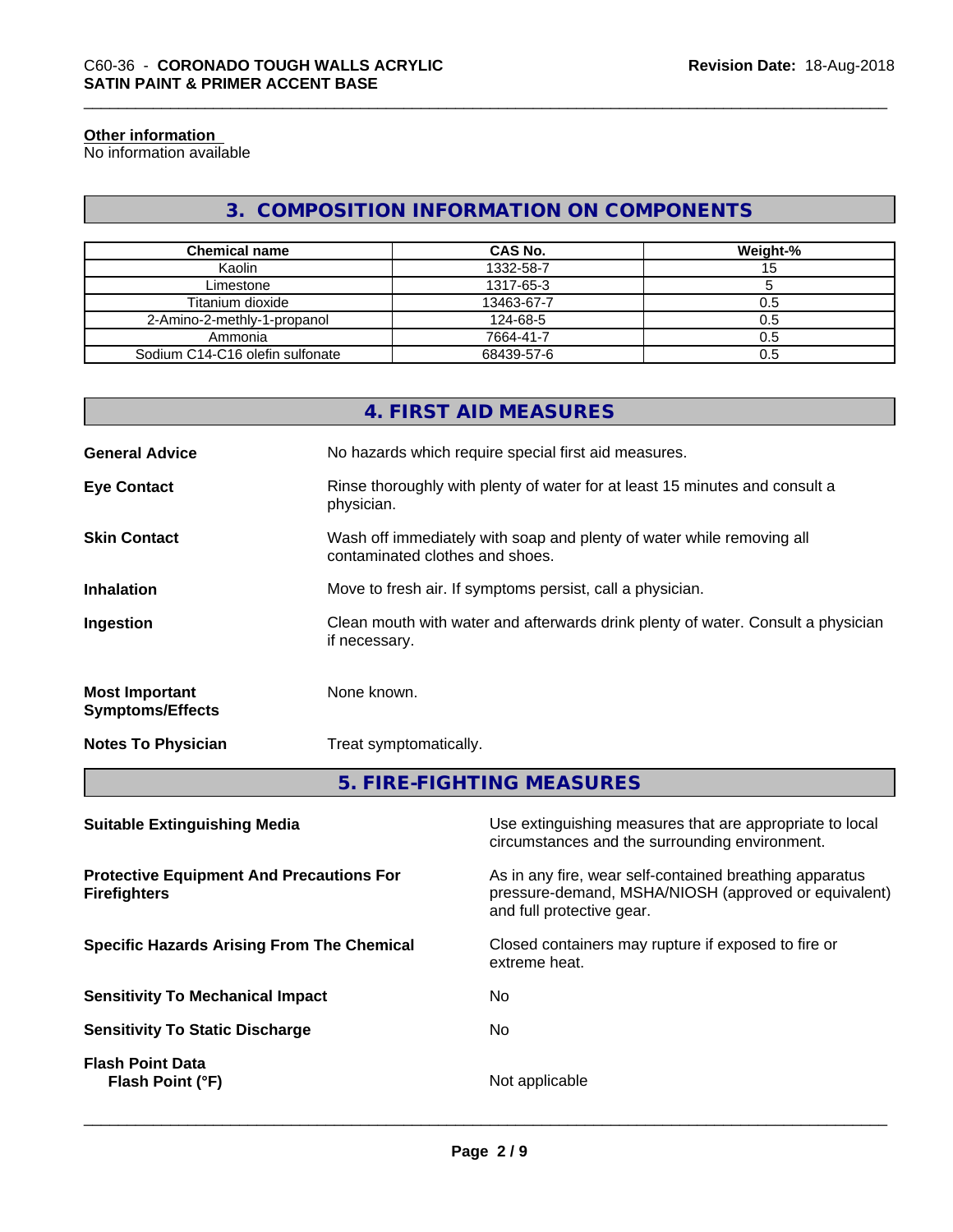| Flash Point (°C)<br><b>Method</b>                             |                        | Not applicable<br>Not applicable |                                |
|---------------------------------------------------------------|------------------------|----------------------------------|--------------------------------|
| <b>Flammability Limits In Air</b>                             |                        |                                  |                                |
| Lower flammability limit:<br><b>Upper flammability limit:</b> |                        | Not applicable<br>Not applicable |                                |
| <b>NFPA</b><br>Health: 1                                      | <b>Flammability: 0</b> | <b>Instability: 0</b>            | <b>Special: Not Applicable</b> |
| <b>NFPA Legend</b><br>0 Not Hozordoug                         |                        |                                  |                                |

- 0 Not Hazardous
- 1 Slightly
- 2 Moderate
- 3 High
- 4 Severe

*The ratings assigned are only suggested ratings, the contractor/employer has ultimate responsibilities for NFPA ratings where this system is used.*

*Additional information regarding the NFPA rating system is available from the National Fire Protection Agency (NFPA) at www.nfpa.org.*

|                                  | 6. ACCIDENTAL RELEASE MEASURES                                                                                                                                                   |
|----------------------------------|----------------------------------------------------------------------------------------------------------------------------------------------------------------------------------|
| <b>Personal Precautions</b>      | Avoid contact with skin, eyes and clothing. Ensure adequate ventilation.                                                                                                         |
| <b>Other Information</b>         | Prevent further leakage or spillage if safe to do so.                                                                                                                            |
| <b>Environmental precautions</b> | See Section 12 for additional Ecological Information.                                                                                                                            |
| <b>Methods for Cleaning Up</b>   | Soak up with inert absorbent material. Sweep up and shovel into suitable<br>containers for disposal.                                                                             |
|                                  | 7. HANDLING AND STORAGE                                                                                                                                                          |
| <b>Handling</b>                  | Avoid contact with skin, eyes and clothing. Avoid breathing vapors, spray mists or<br>sanding dust. In case of insufficient ventilation, wear suitable respiratory<br>equipment. |
| <b>Storage</b>                   | Keep container tightly closed. Keep out of the reach of children.                                                                                                                |
| <b>Incompatible Materials</b>    | No information available                                                                                                                                                         |

**8. EXPOSURE CONTROLS/PERSONAL PROTECTION**

#### **Exposure Limits**

| <b>Chemical name</b> | <b>ACGIH TLV</b>         | <b>OSHA PEL</b>            |
|----------------------|--------------------------|----------------------------|
| Kaolin               | $2 \text{ mg/m}^3$ - TWA | 15 mg/m <sup>3</sup> - TWA |
|                      |                          | $5 \text{ mg/m}^3$ - TWA   |
| Limestone            | N/E                      | 15 mg/m <sup>3</sup> - TWA |
|                      |                          | $5 \text{ mg/m}^3$ - TWA   |
| Titanium dioxide     | 10 mg/m $3$ - TWA        | 15 mg/m <sup>3</sup> - TWA |
| Ammonia              | 25 ppm - TWA             | 50 ppm - TWA               |
|                      | 35 ppm - STEL            | 35 mg/m <sup>3</sup> - TWA |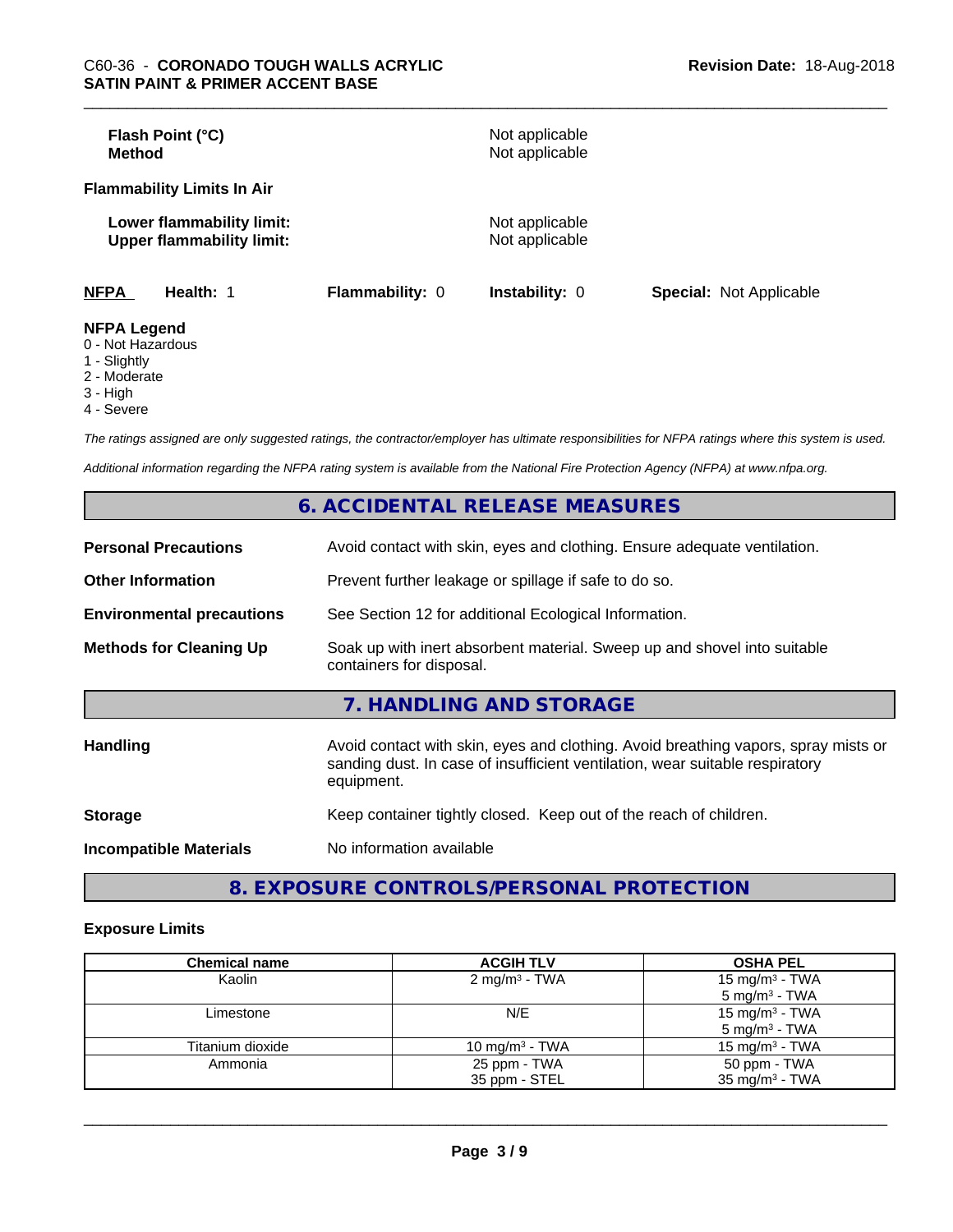#### **Legend**

ACGIH - American Conference of Governmental Industrial Hygienists Exposure Limits OSHA - Occupational Safety & Health Administration Exposure Limits N/E - Not Established

| <b>Engineering Measures</b>          | Ensure adequate ventilation, especially in confined areas.                                                                          |  |  |  |
|--------------------------------------|-------------------------------------------------------------------------------------------------------------------------------------|--|--|--|
| <b>Personal Protective Equipment</b> |                                                                                                                                     |  |  |  |
| <b>Eye/Face Protection</b>           | Safety glasses with side-shields.                                                                                                   |  |  |  |
| <b>Skin Protection</b>               | Protective gloves and impervious clothing.                                                                                          |  |  |  |
| <b>Respiratory Protection</b>        | In case of insufficient ventilation wear suitable respiratory equipment.                                                            |  |  |  |
| <b>Hygiene Measures</b>              | Avoid contact with skin, eyes and clothing. Remove and wash contaminated<br>clothing before re-use. Wash thoroughly after handling. |  |  |  |

### **9. PHYSICAL AND CHEMICAL PROPERTIES**

**Appearance** liquid<br> **Appearance** liquid<br> **Odor Odor Threshold No information available No information available Density (Ibs/gal)** 9.45 - 9.55<br> **Specific Gravity** 1.13 - 1.15 **Specific Gravity**<br>pH **Viscosity (cps)** No information available **Solubility(ies)** No information available **Water solubility** No information available **Evaporation Rate No information available No information available Vapor pressure @20 °C (kPa)** No information available **Vapor density**<br> **We Solids**<br>
We Solid With the Solid Support of the Minimal Support of the Minimal Support of the Minimal Support of the With Support of the With Support of the With Support of the With Support of the With **Wt. % Solids** 35 - 45<br> **Vol. % Solids** 25 - 35 **Vol. % Solids Wt. % Volatiles** 55 - 65<br> **Vol. % Volatiles** 60 - 70 **Vol. % Volatiles VOC Regulatory Limit (g/L)** < 50 **Boiling Point (°F)** 212 **Boiling Point (°C)** 100 **Freezing Point (°F)** 32 **Freezing Point (°C)** 0 **Flash Point (°F)** Not applicable **Flash Point (°C)** Not applicable **Method**<br> **Flammability (solid, gas)**<br> **Commability (solid, gas)**<br>
Mot applicable **Flammability** (solid, gas) **Upper flammability limit:**<br> **Lower flammability limit:** Not applicable Not applicable **Lower flammability limit:**<br> **Autoignition Temperature (°F)** Not applicable available and the Mustafable and Mustafable and Mustafable and Mu **Autoignition Temperature (°F) Autoignition Temperature (°C)** No information available **Decomposition Temperature (°F)** No information available **Decomposition Temperature (°C)** No information available **Partition coefficient** and the settlement of the settlement of the No information available

little or no odor **No information available**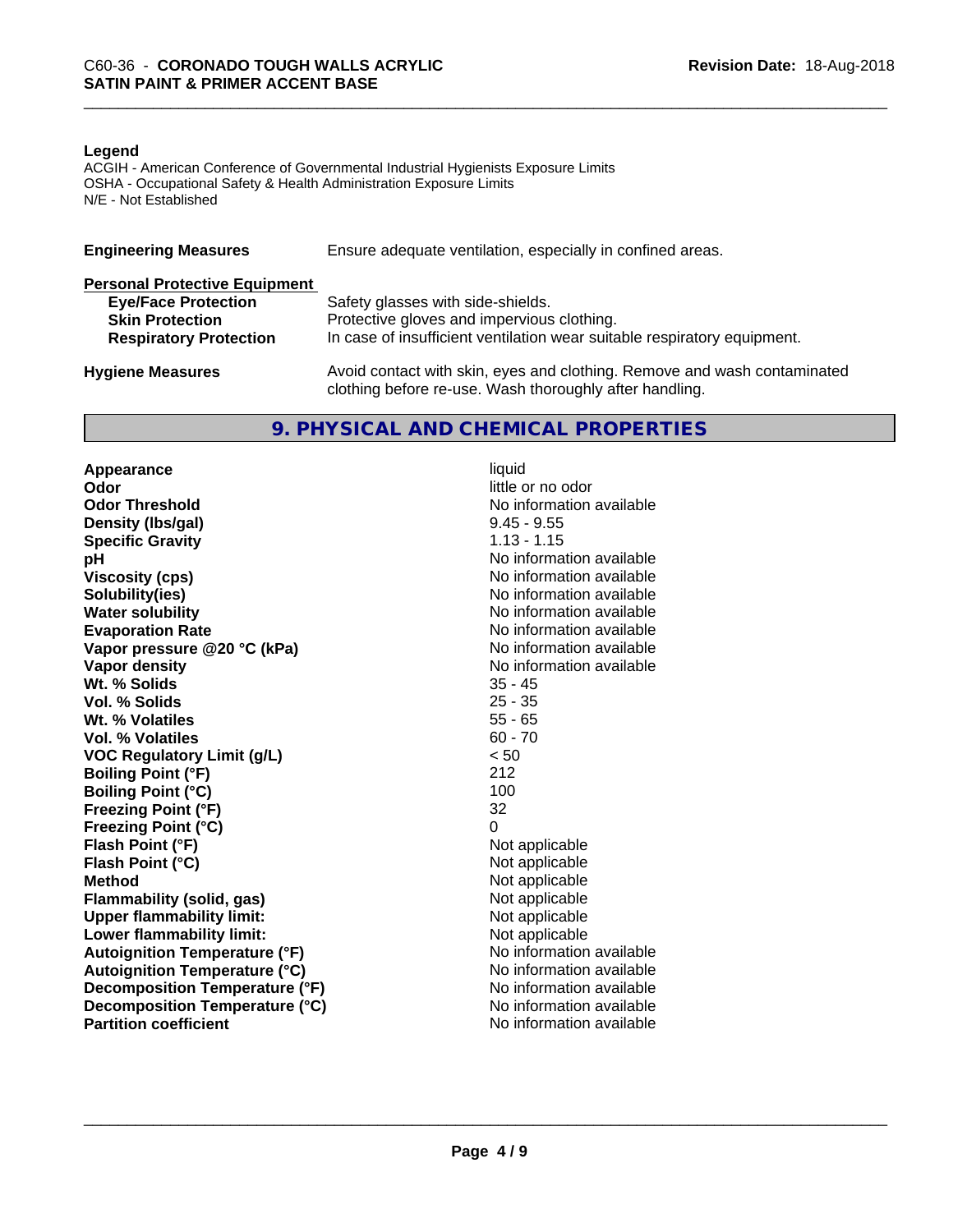|                                           | <b>10. STABILITY AND REACTIVITY</b>                                                                                           |
|-------------------------------------------|-------------------------------------------------------------------------------------------------------------------------------|
|                                           |                                                                                                                               |
| <b>Reactivity</b>                         | Not Applicable                                                                                                                |
| <b>Chemical Stability</b>                 | Stable under normal conditions.                                                                                               |
| <b>Conditions to avoid</b>                | Prevent from freezing.                                                                                                        |
| <b>Incompatible Materials</b>             | No materials to be especially mentioned.                                                                                      |
| <b>Hazardous Decomposition Products</b>   | None under normal use.                                                                                                        |
| <b>Possibility of hazardous reactions</b> | None under normal conditions of use.                                                                                          |
|                                           | 11. TOXICOLOGICAL INFORMATION                                                                                                 |
| <b>Product Information</b>                |                                                                                                                               |
|                                           |                                                                                                                               |
| Information on likely routes of exposure  |                                                                                                                               |
| <b>Principal Routes of Exposure</b>       | Eye contact, skin contact and inhalation.                                                                                     |
| <b>Acute Toxicity</b>                     |                                                                                                                               |
| <b>Product Information</b>                | No information available                                                                                                      |
|                                           | Symptoms related to the physical, chemical and toxicological characteristics                                                  |
| <b>Symptoms</b>                           | No information available                                                                                                      |
|                                           | Delayed and immediate effects as well as chronic effects from short and long-term exposure                                    |
| Eye contact                               | May cause slight irritation.                                                                                                  |
| <b>Skin contact</b>                       | Substance may cause slight skin irritation. Prolonged or repeated contact may dry                                             |
|                                           | skin and cause irritation.                                                                                                    |
| <b>Inhalation</b>                         | May cause irritation of respiratory tract.<br>Ingestion may cause gastrointestinal irritation, nausea, vomiting and diarrhea. |
| Ingestion<br><b>Sensitization</b>         | No information available                                                                                                      |
| <b>Neurological Effects</b>               | No information available.                                                                                                     |
| <b>Mutagenic Effects</b>                  | No information available.                                                                                                     |
| <b>Reproductive Effects</b>               | No information available.                                                                                                     |
| <b>Developmental Effects</b>              | No information available.                                                                                                     |
| <b>Target organ effects</b>               | No information available.                                                                                                     |
| <b>STOT - single exposure</b>             | No information available.                                                                                                     |
| <b>STOT - repeated exposure</b>           | No information available.                                                                                                     |
| Other adverse effects                     | No information available.                                                                                                     |
| <b>Aspiration Hazard</b>                  | No information available                                                                                                      |
| <b>Numerical measures of toxicity</b>     |                                                                                                                               |
|                                           | The following values are calculated based on chapter 3.1 of the GHS document                                                  |
| <b>ATEmix (dermal)</b>                    | 176166                                                                                                                        |

**ATEmix (inhalation-dust/mist)** 337.8 mg/L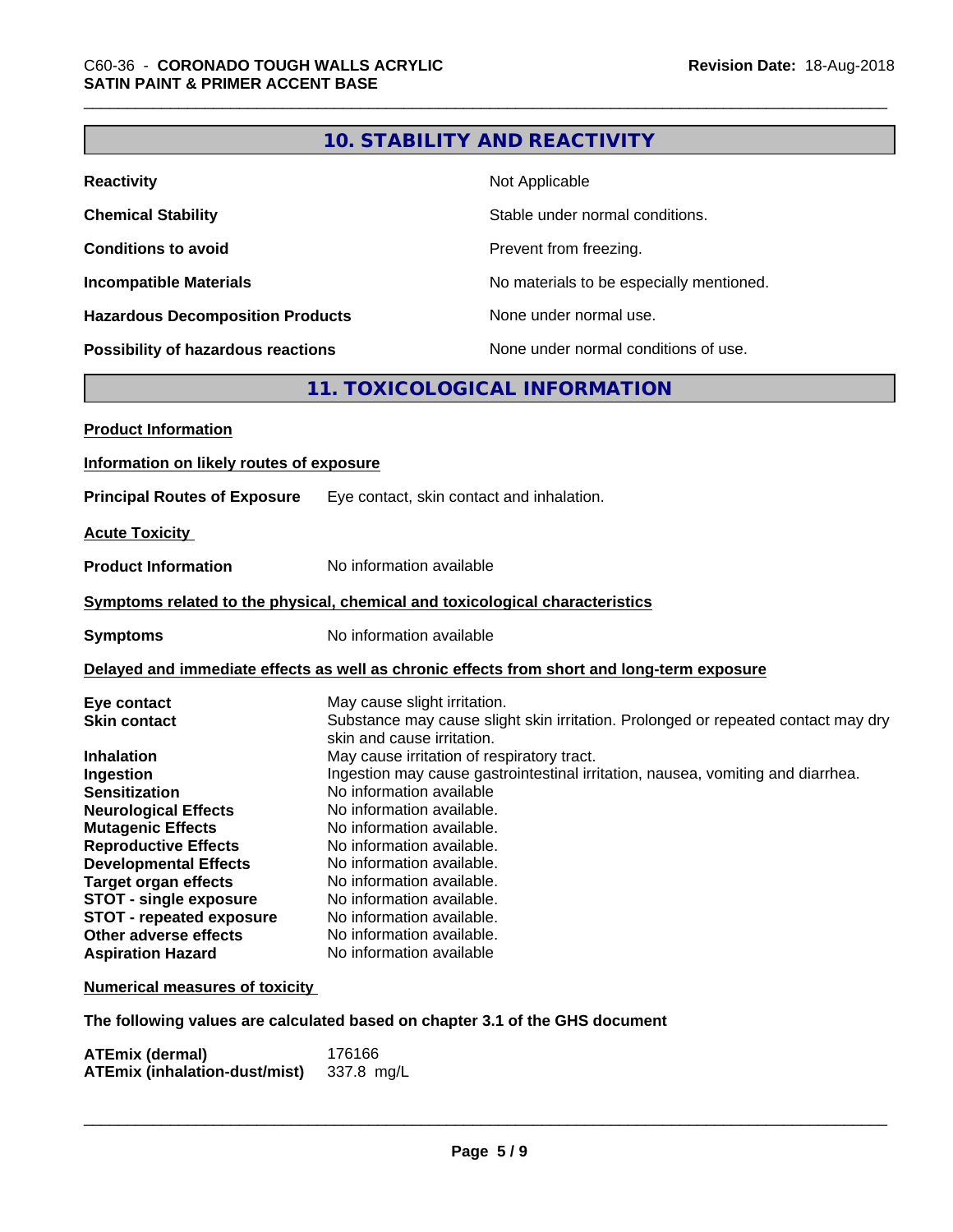#### **Component Information**

Kaolin LD50 Oral: > 5000 mg/kg (Rat) Titanium dioxide LD50 Oral: > 10000 mg/kg (Rat) Ammonia LC50 Inhalation (Vapor): 2000 ppm (Rat, 4 hr.)

#### **Carcinogenicity**

*The information below indicateswhether each agency has listed any ingredient as a carcinogen:.*

| <b>Chemical</b><br>name             | <b>IARC</b>                  | <b>NTP</b> | ດເ⊔າ<br>JJN- |
|-------------------------------------|------------------------------|------------|--------------|
|                                     | .<br>2B<br>Human<br>Possible |            | Listed       |
| $-1$<br>. dioxide<br><b>itanium</b> | Carcinogen                   |            |              |

• Although IARC has classified titanium dioxide as possibly carcinogenic to humans (2B), their summary concludes: "No significant exposure to titanium dioxide is thought to occur during the use of products in which titanium dioxide is bound to other materials, such as paint."

#### **Legend**

IARC - International Agency for Research on Cancer NTP - National Toxicity Program OSHA - Occupational Safety & Health Administration

**12. ECOLOGICAL INFORMATION**

#### **Ecotoxicity Effects**

The environmental impact of this product has not been fully investigated.

#### **Product Information**

#### **Acute Toxicity to Fish**

No information available

#### **Acute Toxicity to Aquatic Invertebrates**

No information available

#### **Acute Toxicity to Aquatic Plants**

No information available

#### **Persistence / Degradability**

No information available.

#### **Bioaccumulation**

There is no data for this product.

#### **Mobility in Environmental Media**

No information available.

#### **Ozone**

No information available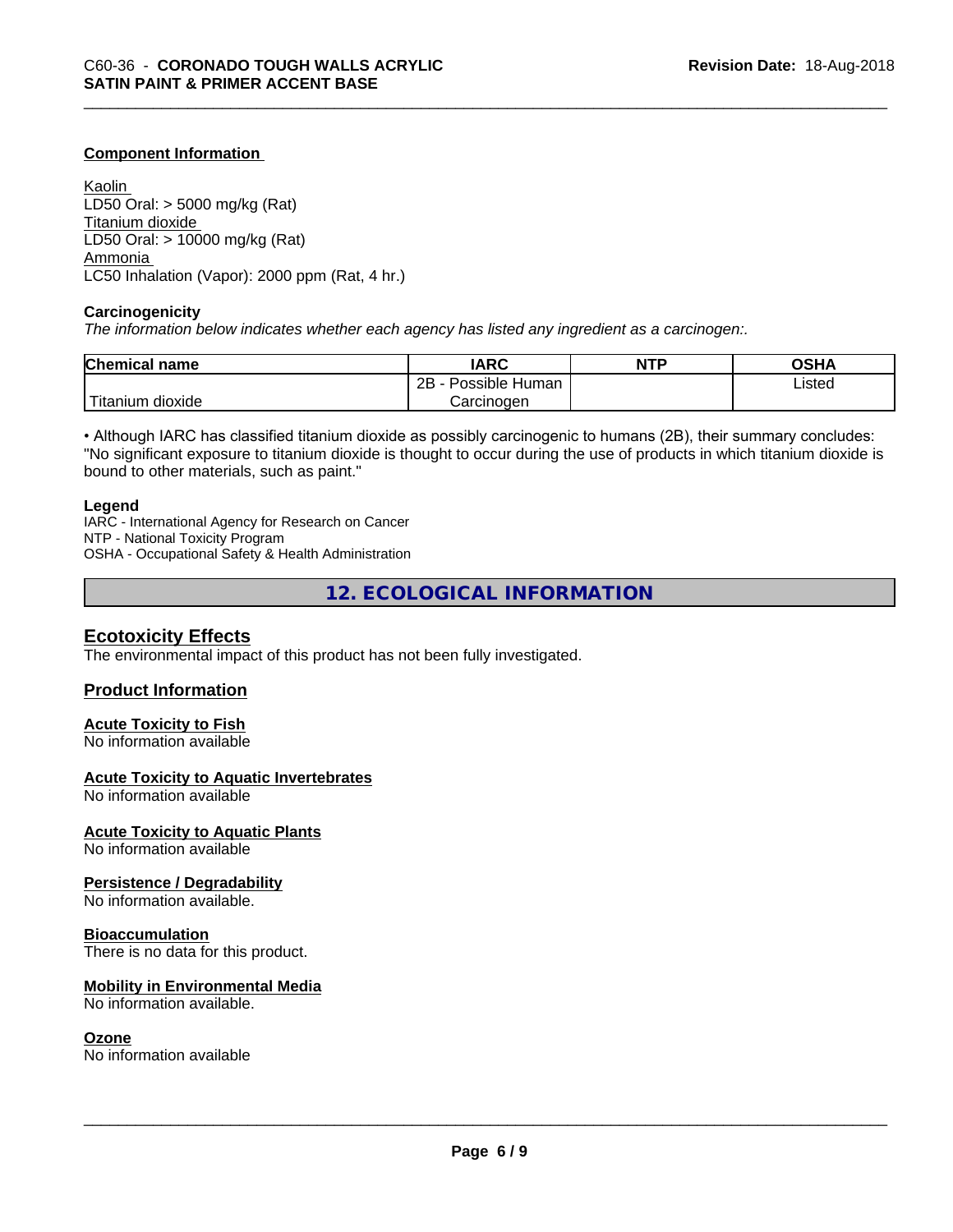#### **Component Information**

#### **Acute Toxicity to Fish**

#### Titanium dioxide

 $LC50:$  > 1000 mg/L (Fathead Minnow - 96 hr.)

#### **Acute Toxicity to Aquatic Invertebrates**

No information available

#### **Acute Toxicity to Aquatic Plants**

No information available

**13. DISPOSAL CONSIDERATIONS**

| <b>Waste Disposal Method</b> | Dispose of in accordance with federal, state, and local regulations. Local<br>requirements may vary, consult your sanitation department or state-designated<br>environmental protection agency for more disposal options. |
|------------------------------|---------------------------------------------------------------------------------------------------------------------------------------------------------------------------------------------------------------------------|
|                              | 14. TRANSPORT INFORMATION                                                                                                                                                                                                 |
| <b>DOT</b>                   | Not regulated                                                                                                                                                                                                             |
| <b>ICAO/IATA</b>             | Not regulated                                                                                                                                                                                                             |
| <b>IMDG/IMO</b>              | Not regulated                                                                                                                                                                                                             |
|                              | <b>15. REGULATORY INFORMATION</b>                                                                                                                                                                                         |

#### **International Inventories**

| <b>TSCA: United States</b> | Yes - All components are listed or exempt. |
|----------------------------|--------------------------------------------|
| <b>DSL: Canada</b>         | Yes - All components are listed or exempt. |

# **Federal Regulations**

| SARA 311/312 hazardous categorization |    |  |
|---------------------------------------|----|--|
| Acute health hazard                   | Nο |  |
| Chronic Health Hazard                 | Nο |  |
| Fire hazard                           | No |  |
| Sudden release of pressure hazard     | No |  |
| Reactive Hazard                       | No |  |

#### **SARA 313**

Section 313 of Title III of the Superfund Amendments and Reauthorization Act of 1986 (SARA). This product contains a chemical or chemicals which are subject to the reporting requirements of the Act and Title 40 of the Code of Federal Regulations, Part 372: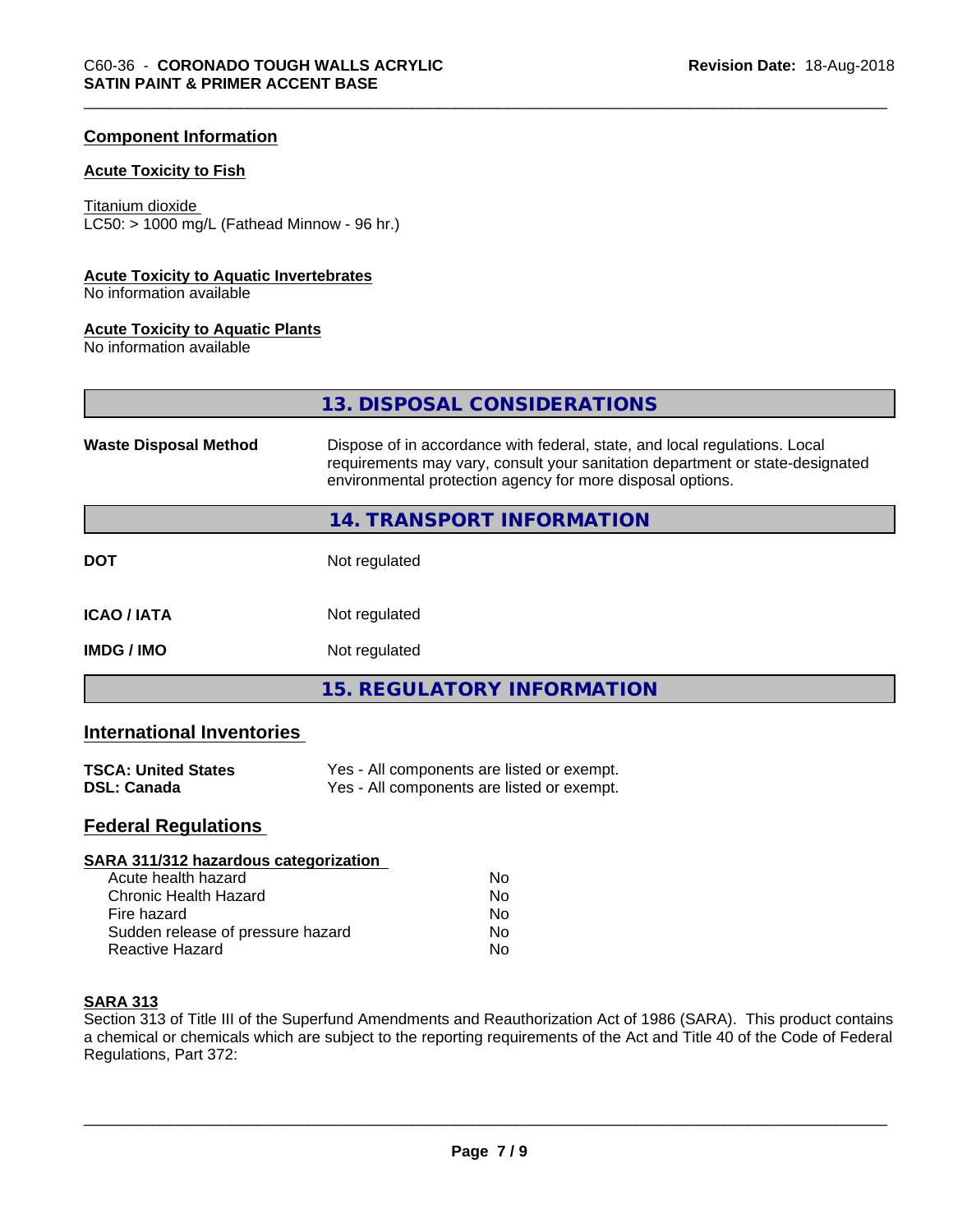#### *None*

#### **Clean Air Act,Section 112 Hazardous Air Pollutants (HAPs) (see 40 CFR 61)** This product contains the following HAPs:

*None*

# **US State Regulations**

#### **California Proposition 65**

**AN** WARNING: Cancer and Reproductive Harm– www.P65warnings.ca.gov

#### **State Right-to-Know**

| Chem<br>name<br>шкаг | <b>Massa</b><br>ssachusetts | <b>New</b><br><b>Jersev</b> | าทรงIvania |
|----------------------|-----------------------------|-----------------------------|------------|
| Kaolir               |                             |                             |            |
| imestone             |                             |                             |            |

#### **Legend**

X - Listed

# **16. OTHER INFORMATION**

| HMIS | <b>Health: 1</b> | <b>Flammability: 0</b> | <b>Reactivity: 0</b> | PPE: - |
|------|------------------|------------------------|----------------------|--------|
|      |                  |                        |                      |        |

#### **HMIS Legend**

- 0 Minimal Hazard
- 1 Slight Hazard
- 2 Moderate Hazard
- 3 Serious Hazard
- 4 Severe Hazard
- \* Chronic Hazard
- X Consult your supervisor or S.O.P. for "Special" handling instructions.

*Note: The PPE rating has intentionally been left blank. Choose appropriate PPE that will protect employees from the hazards the material will present under the actual normal conditions of use.*

*Caution: HMISÒ ratings are based on a 0-4 rating scale, with 0 representing minimal hazards or risks, and 4 representing significant hazards or risks. Although HMISÒ ratings are not required on MSDSs under 29 CFR 1910.1200, the preparer, has chosen to provide them. HMISÒ ratings are to be used only in conjunction with a fully implemented HMISÒ program by workers who have received appropriate HMISÒ training. HMISÒ is a registered trade and service mark of the NPCA. HMISÒ materials may be purchased exclusively from J. J. Keller (800) 327-6868.*

 **WARNING!** If you scrape, sand, or remove old paint, you may release lead dust. LEAD IS TOXIC. EXPOSURE TO LEAD DUST CAN CAUSE SERIOUS ILLNESS, SUCH AS BRAIN DAMAGE, ESPECIALLY IN CHILDREN. PREGNANT WOMEN SHOULD ALSO AVOID EXPOSURE.Wear a NIOSH approved respirator to control lead exposure. Clean up carefully with a HEPA vacuum and a wet mop. Before you start, find out how to protect yourself and your family by contacting the National Lead Information Hotline at 1-800-424-LEAD or log on to www.epa.gov/lead.